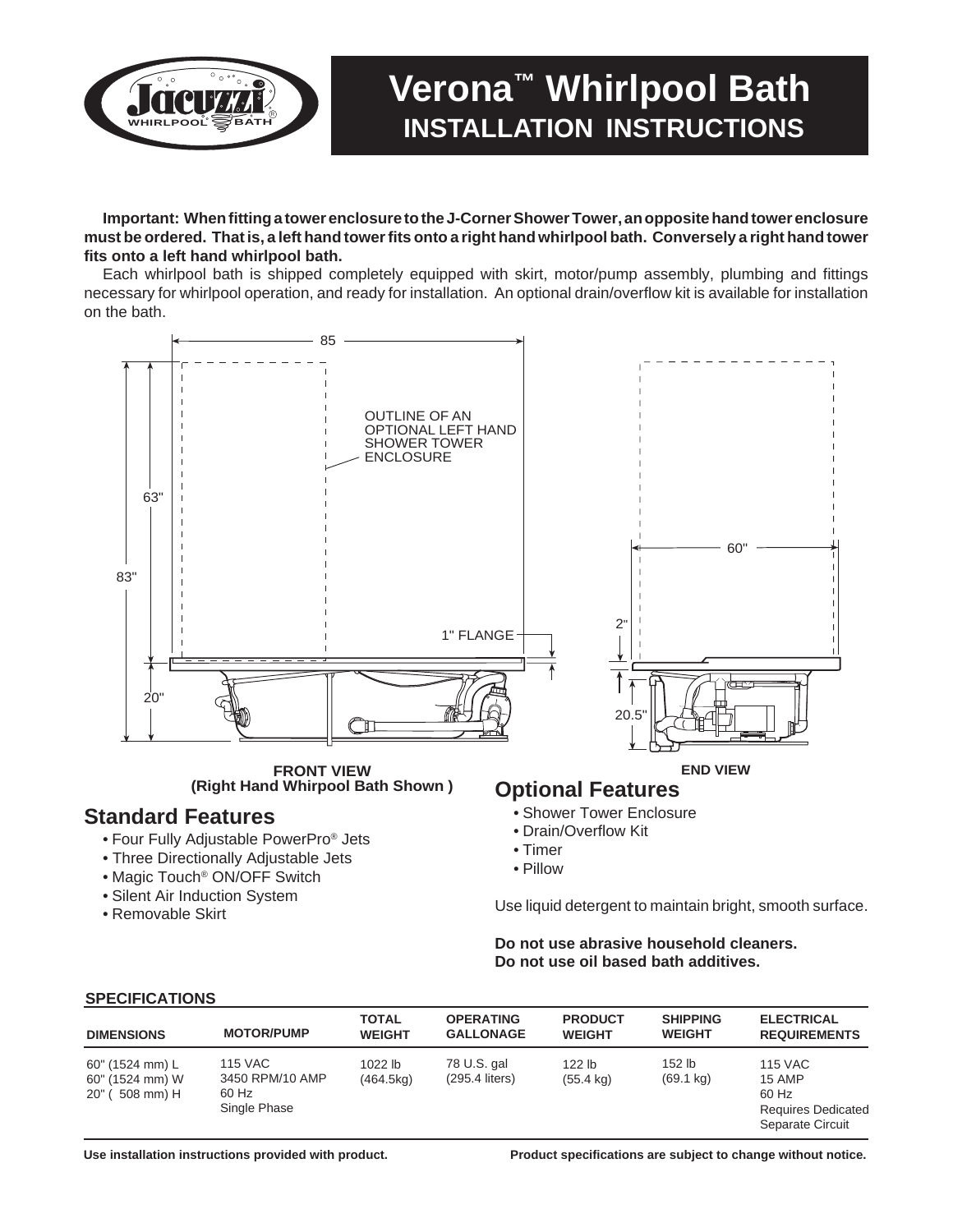# **Important: Read complete instructions before beginning installation.**

Remove the bath from the carton. Retain the shipping carton until satisfactory inspection of the product has been made. **Do not lift the bath by the plumbing at any time; handle by the shell only.**

Immediately upon receipt, inspect the shell before installing. Should inspection reveal any damage or defect in the finish, do not install the bath. Damage or defect to the finish claimed after the bath is installed is excluded from the warranty. Jacuzzi Whirlpool Bath's responsibility for shipping damage ceases upon delivery of the products in good order to the carrier. Refer any claims for damage to the carrier. For definitions of warranty coverage and limitations, refer to the published warranty information packed with the product.

All bath units are factory tested for proper operation and watertight connections prior to shipping. **Note: Prior to installation, the bath must be filled with water and operated to check for leaks that may have resulted from shipping damage or mishandling.** Jacuzzi Whirlpool Bath is not responsible for any defect that could have been discovered, repaired, or avoided by following this inspection and testing procedure.

**Important: If a skirt is to be used, it must be installed at the time of unit installation – refer to skirt installation instructions.** Install the optional trim parts when all installation has been completed.

# **Framing and Support**

The optional drain/overflow of the bath extends below the bottom of the bath. Note that this requires a cutout on the floor.

If the subfloor is level, no other preparation is necessary. You can proceed to install the bath.If the subfloor is not level, you **MUST** level the entire surface prior to installing the bath. (Use a floor leveling compound.) **Do not level bath with mortar.** Both sides of a joint or splice of subfloor should be level to each other. **When attaching flanges to stud wall, use shims to fill any gaps between the bath flange and studs.**

The rim of the bath is not designed to support weight. **If finish material is to overlap or contact the bath, the added weight must be fully self-supporting. The floor structure beneath the bath must be able to support a total weight of approximately 1022 pounds (bath, water and bather) or 43.5 pounds per square foot.**

The protective film liner inside the bath should be left there to prevent damage to the finish from shoes, tools, etc. during installation and should not be removed until final cleanup.



#### **FRAMING DETAILS**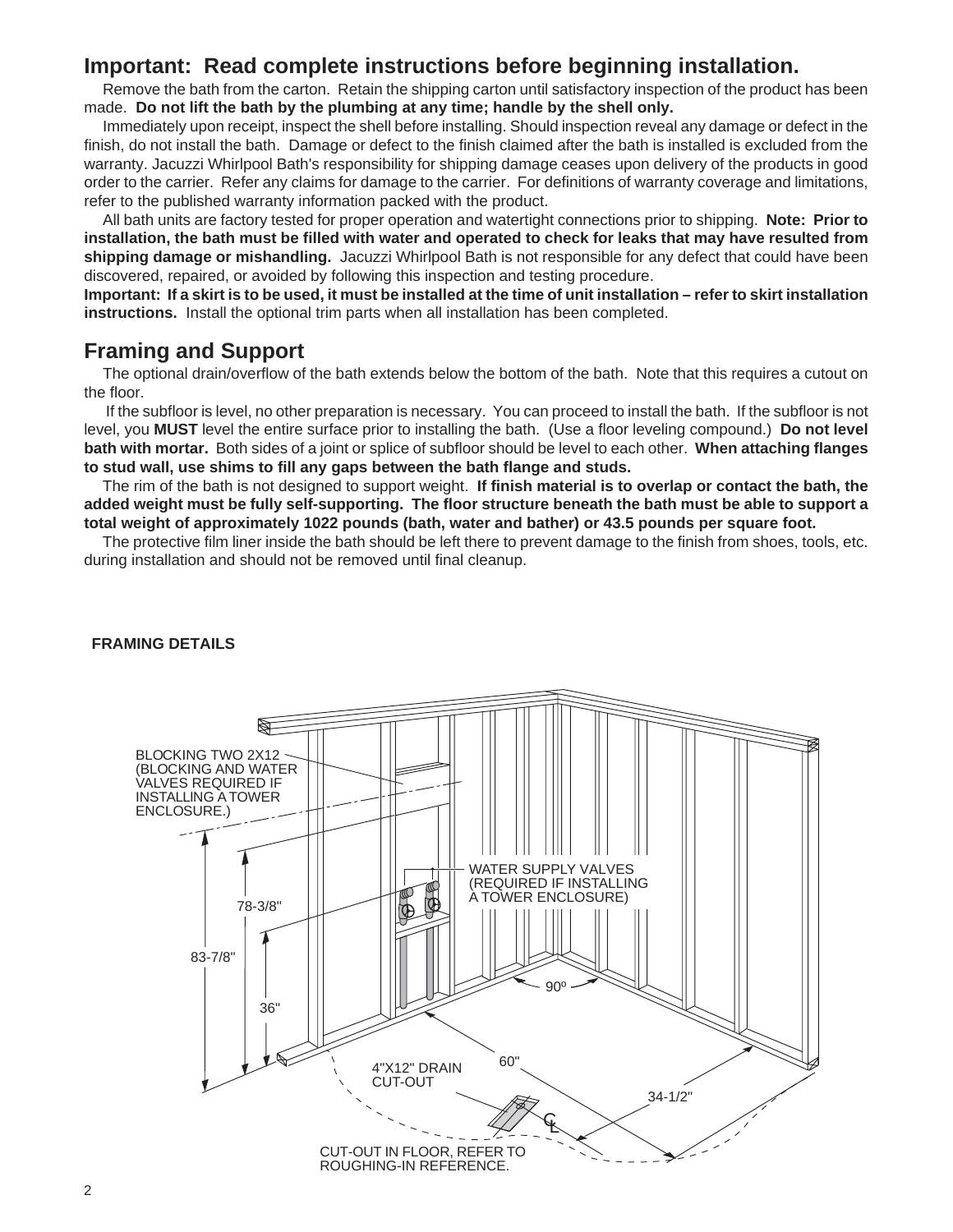#### **TOP VIEW OF LEFT HAND WHIRLPOOL BATH UNIT**



#### **ROUGHING-IN REFERENCE** (Product Dimensions Shown)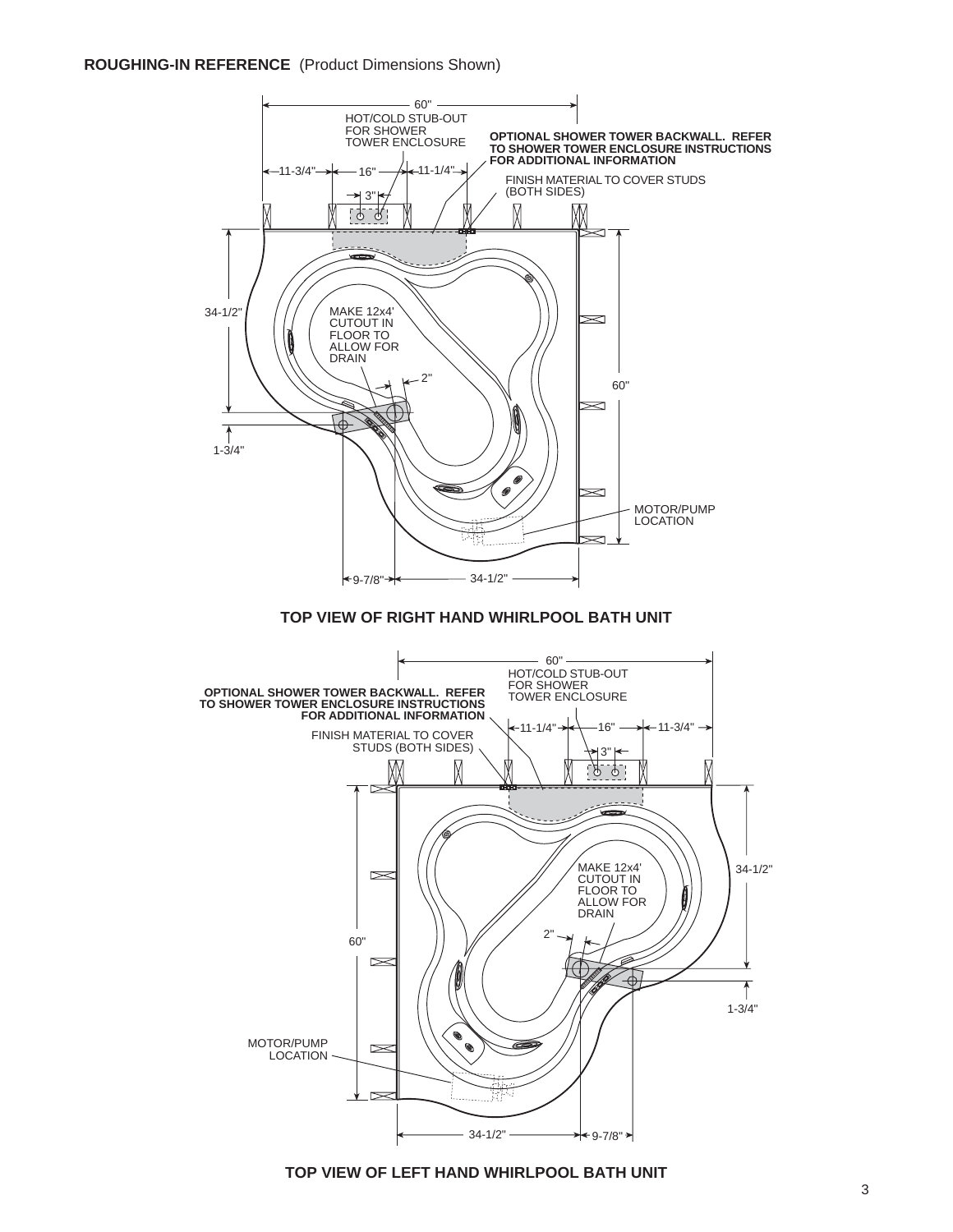#### **TYPICAL FLANGE MOUNTING DETAIL**





# **Service Access**

The recommended **minimum** dimensions for allowable service access to the bath is shown in the Service Access illustration on this page.

For installation and removal of the skirt refer to the 5' Shower Tower skirt installation and removal instructions.

# **Electrical Connections**

A separate 115 VAC 15 AMP circuit, which must be protected by a Ground Fault Circuit Interrupter (GFCI), is required. Because these units are manufactured with a safe, convenient Magic Touch whirlpool ON/OFF switch on the bath itself, no remote switch or timer is necessary. Install a 115 VAC, 15 AMP duplex outlet to the studwall underneath the bathtub, at least 4" above the floor. Duplex outlet is not provided.

**DANGER: RISK OF ELECTRIC SHOCK. Connect only to a circuit protected by a Ground Fault Circuit Interrupter.**





#### **CAUTION: Operating the motor/pump without sufficient water in the bath can cause leaking and permanent damage to the pump. Before power is applied to the installation, make sure the switch is in the OFF position to avoid pump damage.**

FLOOR

\*(NOT PROVIDED)

If installation of an optional timer is desired, refer to wiring instructions provided with the timer. An optional timer is available from Jacuzzi Whirlpool Bath for 115 VAC operation.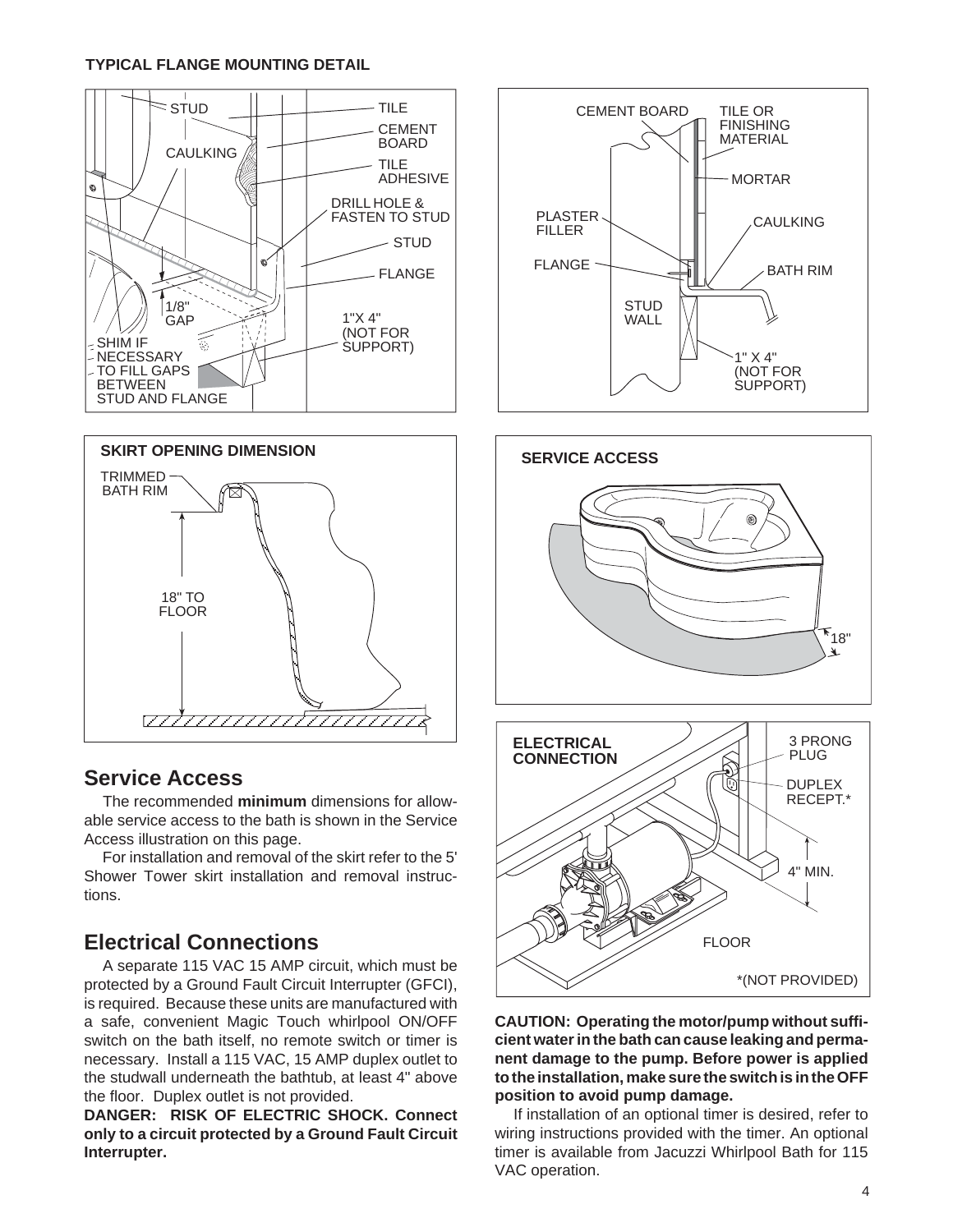# **Drain Information**

A drain/overflow assembly, purchased separately from the bath, must be installed on the bath, water tested, and connected to the sanitary system of the house. After opening the carton, inspect for damage and verify that the kit is of the proper finish. If a Jacuzzi Whirlpool Bath drain/overflow is being installed, note that the waste flange, strainer, overflow cover and cover screws are packaged in a separate package within the kit to protect the trim finish.

Follow the installation instructions provided with the drain/overflow kit. After the drain is fully installed, test for proper drainage. If the unit does not drain properly, rectify this condition before proceeding with the installation. Jacuzzi Whirlpool Bath is not responsible for removal and or reinstallation costs.

**NOTE: Watertight installation of the drain is the installer's responsibility. Any occurrence of drain leakage is excluded from the Jacuzzi Whirlpool Bath warranty coverage of this product.**

# **Plumbing**

Pump, jets and suction fittings for the whirlpool system are factory plumbed in PVC schedule 40 piping.

All Jacuzzi Whirlpool Bath products are factory tested for proper operation and watertight connections prior to shipping. If leaks are detected, notify your Jacuzzi Whirlpool Bath Dealer, **do not install the unit.**

#### **Water Supply**

Consult local authorities for plumbing code requirements in your area.

**IMPORTANT: Proper installation of the fill spout plumbing and compliance with local codes is the responsibility of the installer. Jacuzzi Whirlpool Bath does not warrant connections of water supply fittings and piping, fill systems or drain/overflow systems. Nor is it responsible for damage to the bath which occurs during any installation procedure.**

**CAUTION: A nonflammable protective barrier must be placed between soldering work and bath unit to avoid possible damage to the bath.**

# **Clean-Up After Installation**

In order to avoid dulling and scratching the surface of the bath, never use abrasive cleaners. A mild liquid detergent and warm water will clean soiled surfaces.

Remove spilled plaster with a wood or plastic edge. Metal tools will scratch the surface. Spots left by plaster or grout can be removed if lightly rubbed with detergent on a damp cloth or sponge.

Paint, tar, or other difficult stains can be removed with paint thinner, turpentine, or isopropyl alcohol (rubbing alcohol).

Minor scratches which do not penetrate the color finish can be removed by lightly sanding with 600-grit wet/dry sandpaper. You can restore the glossy finish to the acrylic surface of the bath with a special compound, Meguiar's #10 Mirror Glaze. If that is not available, use automotive rubbing compound followed by an application of automotive paste wax.

Major scratches and gouges which penetrate the acrylic surface will require refinishing. Ask your Jacuzzi Whirlpool Bath dealer for special instructions.

# **Operation Summary**

**For complete instructions, see "Operating Instructions."**

Before using the whirlpool bath, remove all construction residue and foreign materials.

Close the drain and fill the bath until water is at least 2" above the highest jet (see water line indicated on this page.) **Do not operate the whirlpool system at any time if the jets are not completely immersed in water.**

Your bath is equipped with the Magic Touch whirlpool ON/OFF switch. Activate the whirlpool system by pushing down on the Magic Touch switch button. To turn off the whirlpool system, push down on the button again. To change the direction of the water flow, swivel the jet nozzle to the desired angle.

Two knobs located on the bath serve as controls for the air induction system. The intensity of the hydromassage whirlpool action is determined by the amount of air inducted into the water. As the amount of air is increased, the amount of whirlpool action will increase.

For maximum air induction, rotate the control knobs fully counterclockwise to the largest circles. For fewer air bubbles, decrease the amount of air induction by rotating the control knob clockwise. When the knobs are turned to the smallest circles, only water is being circulated.